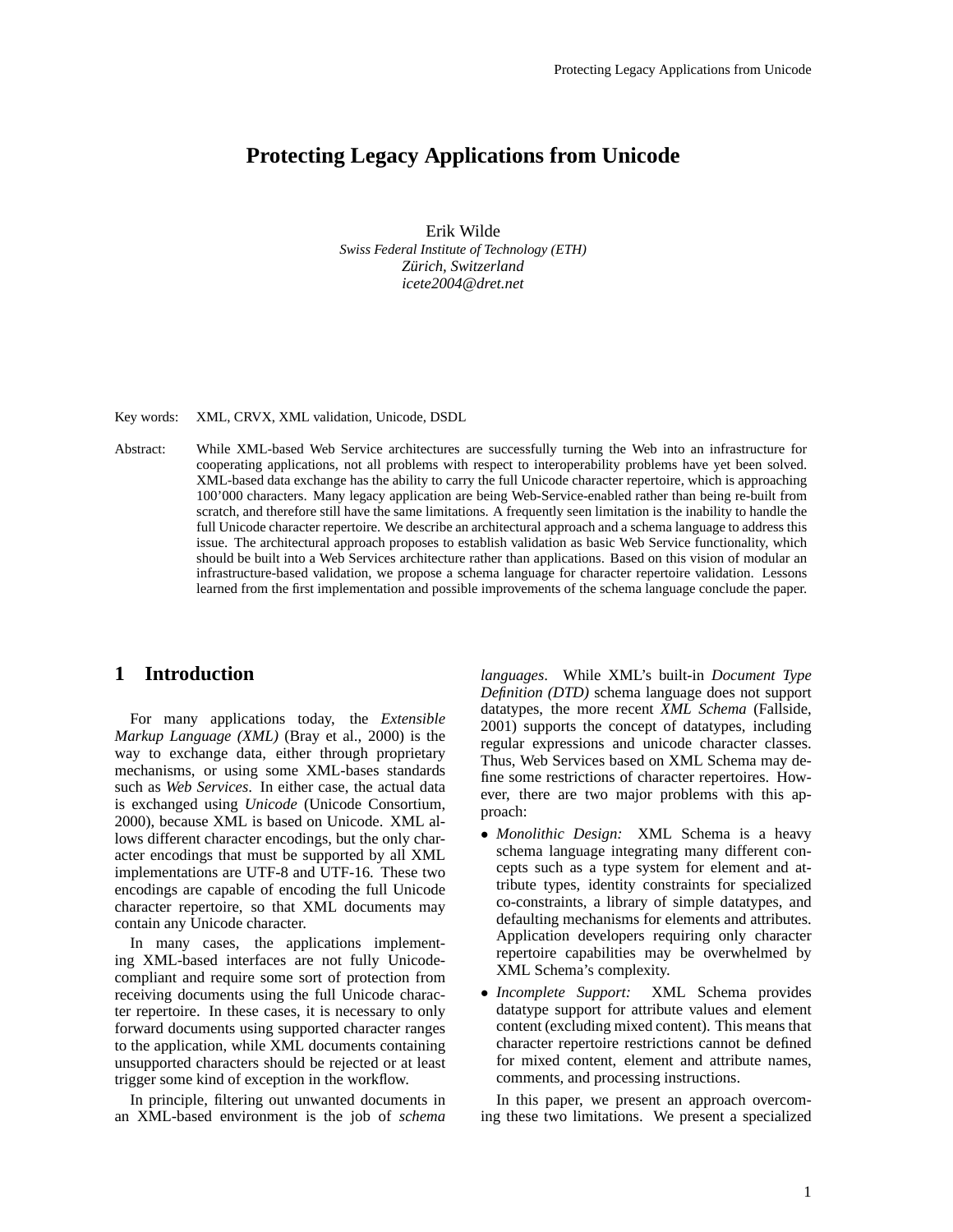schema language which is specifically designed for character repertoire validation. This makes it easier to use this schema language, in particular in scenarios where complex schema support is not yet required. The approach of *modular validation* presented in Section 2.1 is based on this perspective of XML validation as a sequence of processing steps, possibly performed at different nodes of an XML-based workflow. In Section 2.2 we give a more general description of our perspective on XML processing and how the Web Service world evolves towards a network-like infrastructure.

In Section 3 we describe the schema language for character repertoire validation in greater detail. The schema language is purely declarative and can be implemented on top of different XML technologies.

# **2 XML Validation and Web Services**

According to (Booth et al., 2004), "a Web Service is a software system designed to support interoperable machine-to-machine interaction over a network. It has an interface described in a machineprocessable format. Other systems interact with the Web service in a manner prescribed by its description using SOAP-messages, typically conveyed using HTTP with an XML serialization in conjunction with other Web-related standards."

For our purposes, the most important observations are that Web Services are based on the exchange of XML messages, and that the architecture is in no way restricted to a certain topology. Specifically, the well-known architectural concepts of computer networks, using concepts such as bridges, routers, gateways, firewalls, and proxies, can be employed to describe Web Service architectures. In Section 2.1, we discuss how this networked exchange of XML-based messages can be used to process XML in a modular and distributed way. Section 2.2 goes one step further and explains how this distributed processing of XMLbased messages can be used to establish the concept of Web Services networks.

#### **2.1 Modular Validation**

For many XML users today, validation is a one-step process. Using a schema (in most cases a DTD or an XML Schema), an XML document is validated and is either successfully validated or classified as invalid. While this view of validation often is true, it is possible to look at validation in a modular way. In this scenario, validation is a modular process involving different schemas, which are checking different facets of an XML document.

For example, in the Web Service architecture of a company it might make sense to first check all incoming document against a schema that restricts the allowed character repertoire, because it is known that characters outside this repertoire are not supported within the company's workflow and thus should be rejected. If a Web Service request is valid with respect to the character repertoire, it is validated against the XML Schema for SOAP messages in general, and then against the XML Schema for the specific SOAP message type. Finally, before the SOAP message is passed to the application, it is validated against a message-specific schema, for example checking that some identification number inside the SOAP message corresponds to an existing item in the company's database.

The scenario discussed in the previous paragraph enables us to make some interesting observations and, in particular, generalizations regarding XML validation:

- *Distributed Validation:* The validation steps described above could be performed at different points within the company, for example the character repertoire and XML Schema validation could be performed on a central SOAP intermediary, while the application-specific validation takes place on the system implementing the SOAP service.
- *Increasing Specificity:* Typically, multiple validation steps increase the data quality by filtering out unwanted documents. While character repertoire validation is rather generic, the lookup in a database for some identifier is very specific and can only be performed by an application-specific validation step.
- *Application-Specific Validation:* As mentioned already, validation does not always have to be generic. Application-specific validation provides the benefits of describing assertions declaratively, making it easier to maintain and modify the application-specific schema. Application-specific validation also makes it easier for developers to encapsulate assertions and separate them from the code processing SOAP calls. (Nentwich et al., 2003) discuss this in depth from a software engineering point of view.

Based on these observations, it can be concluded that a more modular way of dealing with validation can be advantageous compared to the monolithic approach advertised by the more traditional approach to validating XML. The *Document Schema Definition Languages (DSDL)* currently under development by ISO is one example of a modular approach towards XML validation. It is based on a collection of schema languages, and a framework for specifying how to validate documents against possibly multiple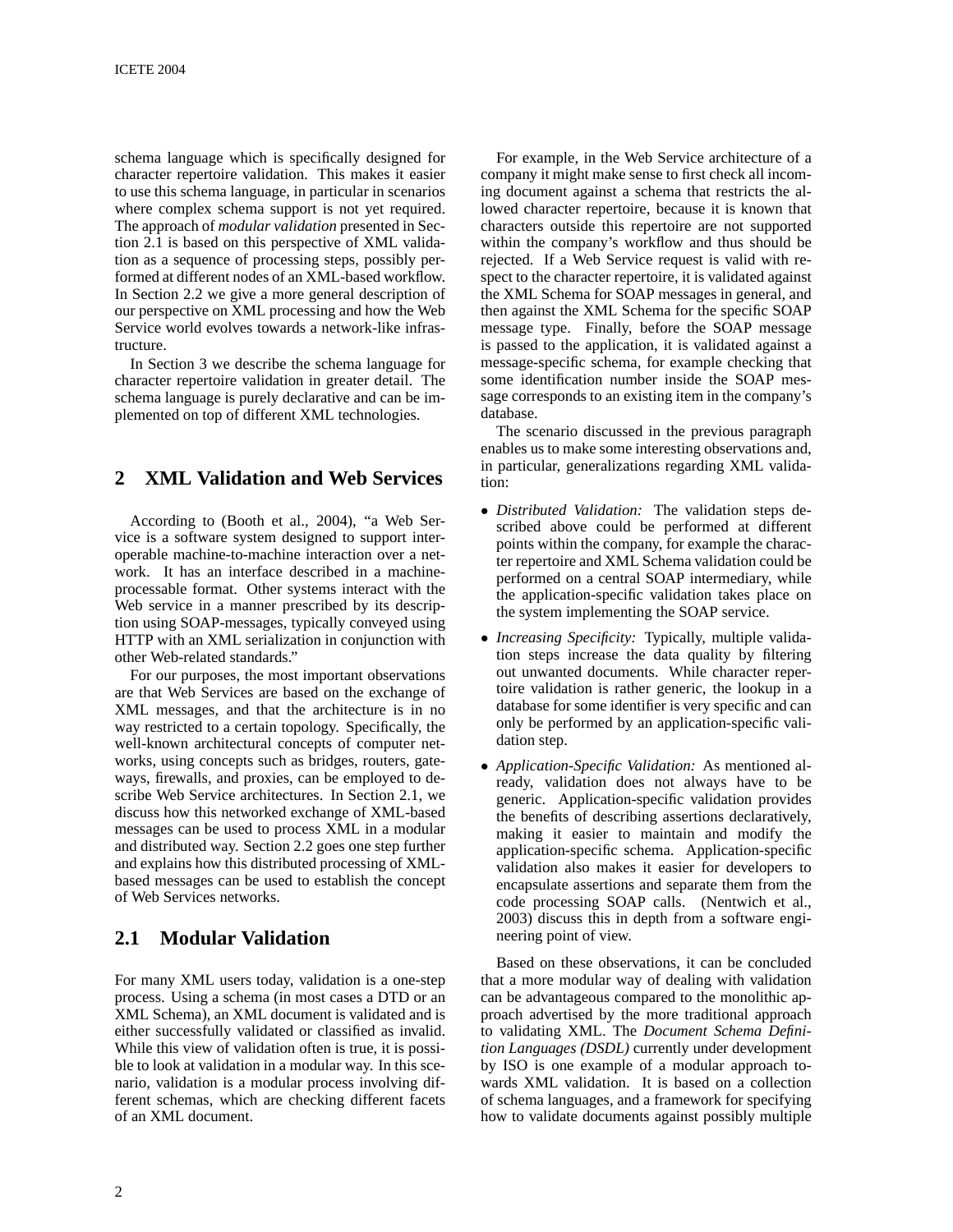schemas. However, DSDL will probably not provide built-in support for distributed validation.

It would be possible to look at validation as a Web Service itself, but this would make validation a rather expensive task. Instead, validation should be viewed as some kind of processing that is applied to SOAP messages in transit. This perspective brings us to the view of Web Services as something very similar to computer networks, an analogy we explore in the following section.

#### **2.2 Web Services Networks**

For computer networks, a number of standard networking devices are well-known and established, and composing networks out of bridges, routers, gateways, firewalls, and proxies is common knowledge. For Web Services, such a standard set of technologies and devices has not yet evolved, and we argue that many of the metaphors known from computer networking can be reused in the field of Web Services. (Wilde and Steiner, 2004; Jeckle and Wilde, 2004) give a more detailed discussion of the similarities of traditional (i.e., network-oriented) and Web Service protocol stacks, and describe how some of these similarities can be exploited to use existing experience and design patterns to build Web Service architectures.

As a concrete example, (Riggs, 2003) describes the concept of *Data Quality Firewalls*, which are devices that should be placed strategically to prevent or at least detect the inevitable loss of data quality in a workflow where many different peers are collaborating. From the XML and Web Services point of view, these firewalls could be implemented as devices capable of performing XML validation. They could then be configured to filter out SOAP messages which are violating the data quality standards (which are defined by schemas). The analogy between regular (i.e., computer network level) and Web Services firewalls is evident, both devices have built-in knowledge of the data to be processed, and both devices can be configured to use this knowledge for classifying passing data.

In the current version of SOAP (Gudgin et al., 2003), the notion of *SOAP Intermediaries* has already been established. This is a big step forward towards the vision of Web Services Networks. However, there still remain many gaps to be filled. An interesting approach is described by (Melzer and Jeckle, 2003). They have implemented a gateway that signs SOAP messages (encryption support is planned to follow). This could be compared to the setup of a *Virtual Private Network (VPN)*, where the intranet is a trusted network, but network traffic leaving the intranet is encrypted.

The concept of modular validation could be built into different devices in a Web Services Networks. SOAP gateways could be configured to perform validation (thus becoming "validating intermediaries"), and validation could also be integrated into development frameworks, providing a clear separation between the validation part of a Web Services (the assertions to be checked before the actual service invocation), and the service implementation. Modular validation is one facet of looking at Web Service from the perspective of modeling them after networking protocol stacks, and the interesting similarity between "validating intermediaries" and traditional firewalls is that both components should be configured rather than programmed, so that re-configuration can be done rather quickly.

### **3 CRVX**

In the preceding section, we describe why and how modular validation can be useful. As one step in a validation pipeline, checking for character repertoires is a useful functionality (it is listed as one of the areas of the DSDL framework), and the *Character Repertoire Validation for XML (CRVX)* (Wilde, 2003a; Wilde, 2003b) language described here can be used to perform this kind of validation.

#### **3.1 XML Information Models**

The set of XML information models is constantly growing, with diverse members such as XML 1.0 itself, the *XML Information Set* (Cowan and Tobin, 2001), various versions of the *Document Object Model (DOM)*, and the XPath 1.0 (Clark and DeRose, 1999) and  $2.0$  (Fernández et al.,  $2003$ ) information models. Some of these models have rather subtle differences, others have differences that may be very important for some applications. One example for this is the lack of support for CDATA sections in the XPath information models.

To avoid this diversity of different perspectives on XML, CRVX remains close to the XML 1.0 model, but completely ignores the physical structures of an XML document. CRVX works on top of XML's logical structures, and consequently does not have any means of specifically addressing the entity structure of an XML document.

However, there is one additional aspect outside of XML 1.0 that is supported by CRVX, and this is the issue of *XML Namespaces* (Bray et al., 2004a). Namespaces are very popular with XML applications, and the usage of Namespaces implies some additional constraints for XML documents. Since Namespaces introduce a new perspective on XML document, most notably by structuring names into prefixes and local names, and by introducing Namespace declarations as a special kind of attribute, they are ex-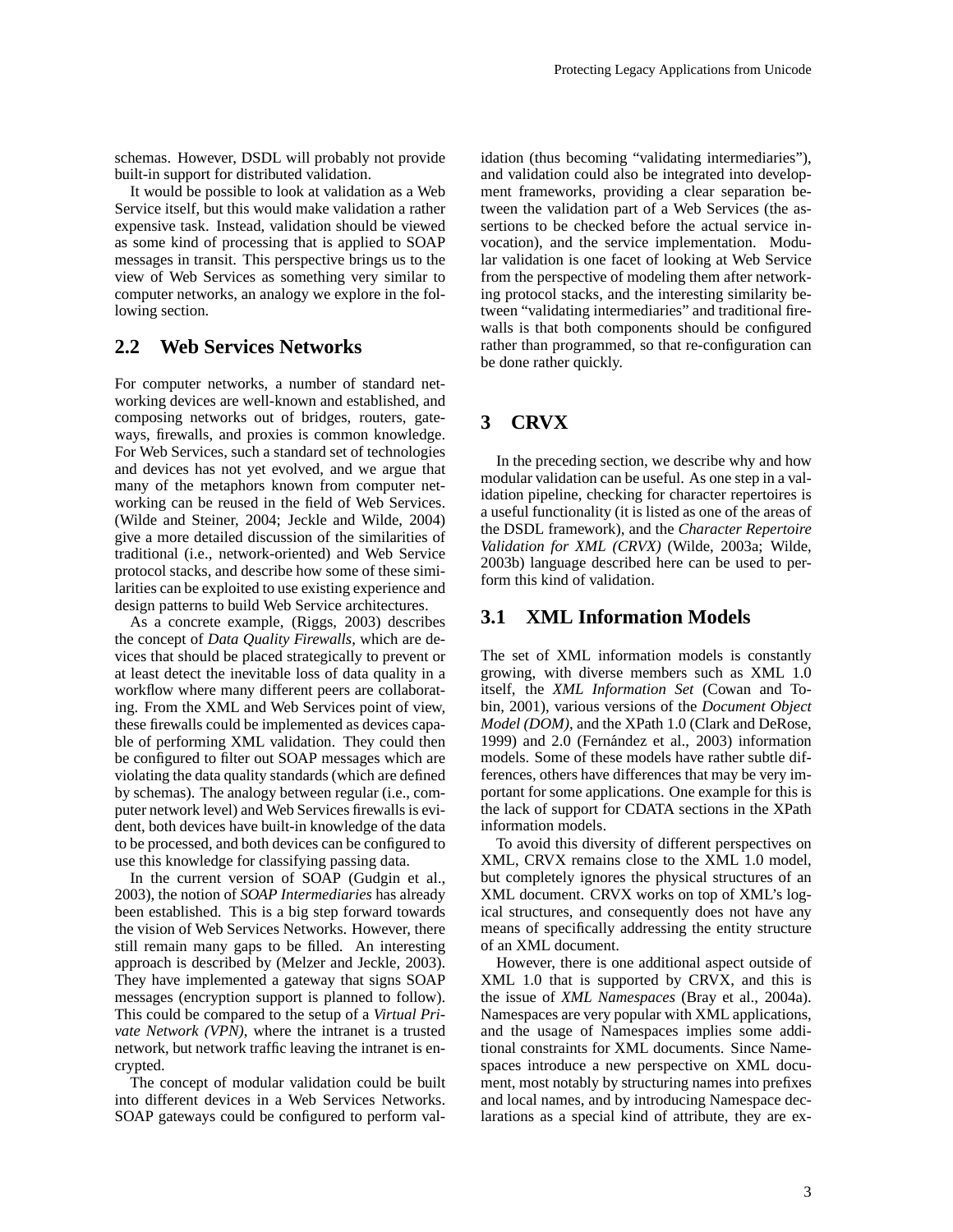#### *Listing 1:*

```
<crvx structures="namespaceXML" version="1.0"
      xmlns="http://dret.net/xmlns/crvx10">
  ...
</crvx>
Listing 2:
<crvx structures="namespaceXML" version="1.0"
      xmlns="http://dret.net/xmlns/crvx10">
  <restrict charrep="\p{IsBasicLatin} \p{IsLatin-1Supplement}"/>
</crvx>
Listing 3:
<crvx structures="namespaceXML" version="1.0"
      xmlns="http://dret.net/xmlns/crvx10">
  <restrict structure="elementLocalName attributeLocalName" maxlength="8"/>
</crvx>
Listing 4:
<crvx structures="namespaceXML" version="1.0"
      xmlns="http://dret.net/xmlns/crvx10">
  <restrict structure="elementLocalName attributeLocalName PITarget"
            charrep="\p{IsBasicLatin}"/>
  <restrict structure="elementContent"
            charrep="\p{IsBasicLatin} \p{IsLatin-1Supplement}"/>
  <restrict structure="PITarget" minlength="3" maxlength="3"/>
</crvx>
Listing 5:
<crvx structures="namespaceXML" version="1.0"
      xmlns="http://dret.net/xmlns/crvx10">
  <context path="figure/caption">
    <restrict charrep="\p{IsBasicLatin} \p{IsLatin-1Supplement}"/>
    <context path="link">
      <restrict structure="elementContent" maxlength="10"/>
    </context>
  </context>
</crvx>
Listing 6:
<crvx structures="namespaceXML" version="1.0"
     xmlns="http://dret.net/xmlns/crvx10">
  <namespace prefix="html" name="http://www.w3.org/1999/xhtml"/>
  <context path="html:html/html:head/html:title">
    <restrict charrep="\p{IsBasicLatin}"/>
  </context>
\langle / \langle crvx \rangle
```


plicitly supported by CRVX, making it possible to interpret a document either as *pure XML* (it must be well-formed) or as *Namespace XML* (it must be namespace-well-formed).

Listing 1 shows how the information model to be used for validation is selected in CRVX. It also shows the general skeleton of an CRVX schema, which is an XML document. The three attributes of the document element specify the XML information model to be used for the CRVX schema, the version of CRVX, and declare the CRVX namespace (in this case using a default namespace declaration).

### **3.2 Restrictions**

The purpose of CRVX is to specify character repertoire restrictions, which are then used to validate XML documents. Restrictions in CRVX have four properties, the character repertoire, the minimum and/or maximum length of character sequences, the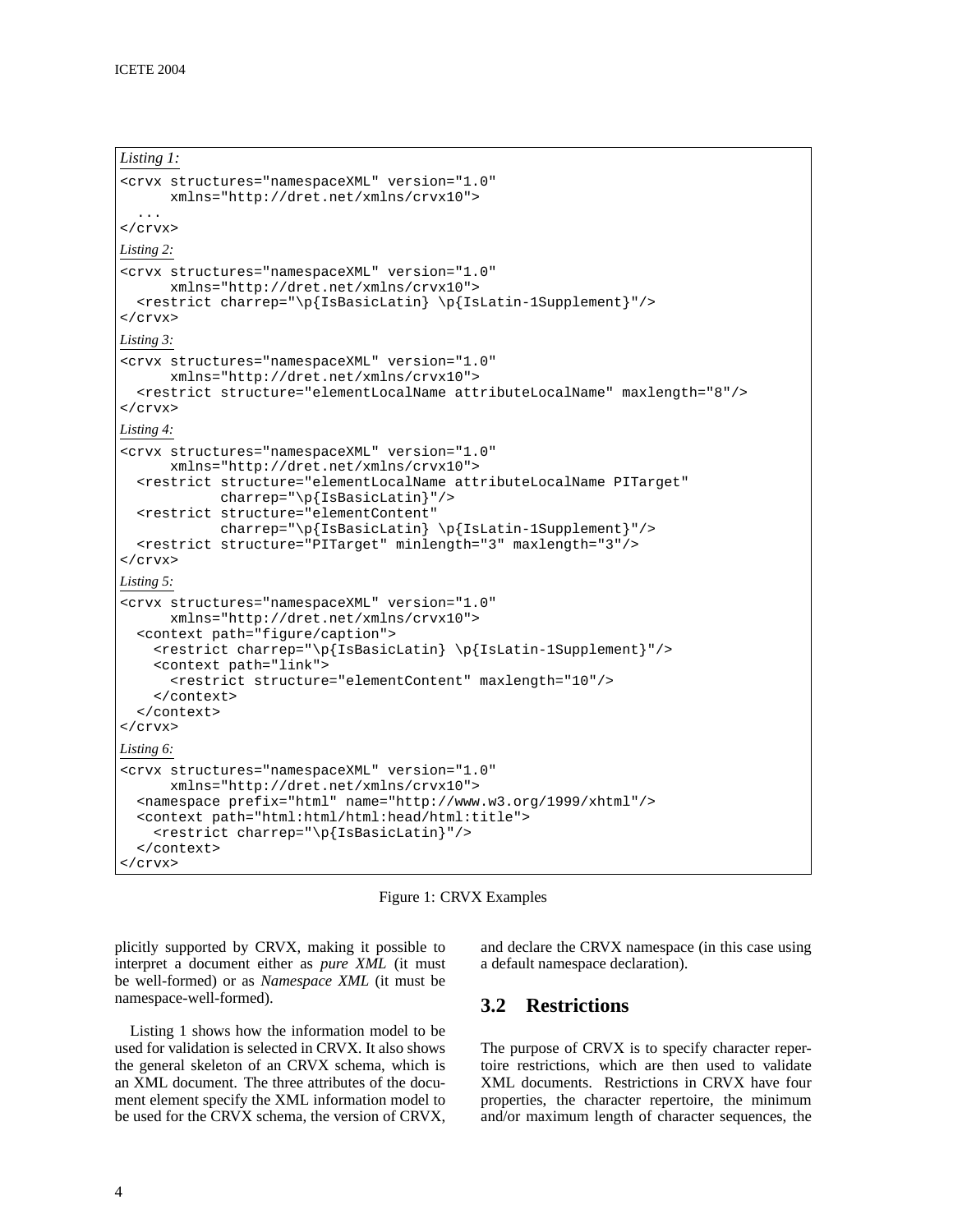structural parts of an XML documents the restrictions should apply to, and the context in which these restrictions should be validated:

• *Character Repertoire:* The character repertoire of an CRVX restrictions uses mechanisms from *XML Schema Datatypes* (Biron and Malhotra, 2001) to specify character classes. These character classes can have two forms, which are (1) a character class expression (for example  $'[b-y]'$  for the character set from b to y)<sup>1</sup>, and (2) a category escape (for example  $\pmb{\in}$  [Ll ]' for all lowercase letters). Category escapes may also be used inside character class expressions, but since category escapes will probably be used very often for specifying CRVX constraints, they have been made a top-level construct in CRVX.

The category escapes use values from the *Unicode Character Database (UCD)*, in particular values from the general category and blocks. *General Categories* are used for classifying characters, such as letters, number, symbols, or punctuation characters. *Blocks* are arbitrary names for ranges of code points and are often used for grouping characters according to their source, for example a certain language (or family of languages) or application area. Listing 2 shows how blocks can be used in CRVX. In this example, it can also be seen that character repertoire can be combined by using XML Schema's list type, thus separating different character repertoire restrictions into tokens separated by whitespace. If the charrep attribute specifies a list (i.e., contains multiple token separated by whitespace), then these are combined using a logical "or", so that the resulting character repertoire effectively is the union of the character repertoires specified by the list tokens.

- *Lengths:* It may be a validation requirement closely related to character repertoires to limit the length of certain structures of an XML document. Consequently, it is possible to restrict the minimum and maximum lengths. In most cases, this feature will be used in combination with limiting the restriction to certain structures, which is why the example shown in Listing 3 combines these two features.
- *Structure:* In many cases, restrictions do not apply to all characters appearing in an XML document, but only to certain structural parts, such as element or attributes names, attribute values, or element content. As described in Section 3.1, CRVX supports two XML information models, which are *pure XML* and *Namespace XML*. The structural

parts of an XML document that are accessible in both models are *element content*, *CDATA sections*, *attribute values*, *processing instruction targets*, *processing instruction contents*, and *comments*. For pure XML, the additional structures are *element names* and *attribute names*. For Namespace XML, the additional structures are *element local names*, *attribute local names*, *namespace names*, and *namespace prefixes*. Listing 3 shows how to use structures for a restriction.

In this example, the actual character repertoire remains unrestricted, but the maximum length of element and attribute local names is restricted to eight characters. This example also demonstrates an advantage over XML Schema, which can apply simple type restrictions only to typed parts of an XML document (i.e., attribute values and character-only element content), but not to other structural parts.

• *Context:* In some cases, it may be desirable to limit the restrictions to certain parts of an XML documents, for example to check only the character repertoire of text that appears as descendant of some given element. CRVX supports this kind of application as *context*, but since there are several ways of using contexts, they are described separately in Section 3.3.

It is thus possible to use different orthogonal dimensions for defining restrictions. Since users in many cases want to combine these dimensions differently, restrictions can be combined to yield more complex CRVX schemas, as shown in Listing 4.

It should be noted that this CRVX schema defines two restrictions for processing instruction targets, one (together with element and attribute names) for restricting targets to basic latin (i.e., ASCII) characters, and the other one for requiring that they must have three characters. However, even by using multiple restrictions, they still always apply to the entire document scope, and the following section describes how this can be changed by using CRVX contexts.

#### **3.3 Contexts**

A context in CRVX is defined by an XSLT pattern. Consequently, contexts may only be used with Namespace XML, since the whole set of XSLT/XPath recommendation is based on an information model that requires namespace-well-formed XML. Contexts are defined using a special CRVX element, as shown in Listing 5.

This example shows various features of context definitions. Context definitions may contain restrictions, in which case the restriction only applies to the context selected by the context's path attribute. Contexts may be nested, in which case the nested context is evaluated in the context in which it is speci-

<sup>&</sup>lt;sup>1</sup>Character class expressions may contain single character escapes (for example '\-' for a hyphen), and multicharacter escapes (for example '\i' for the initial name characters).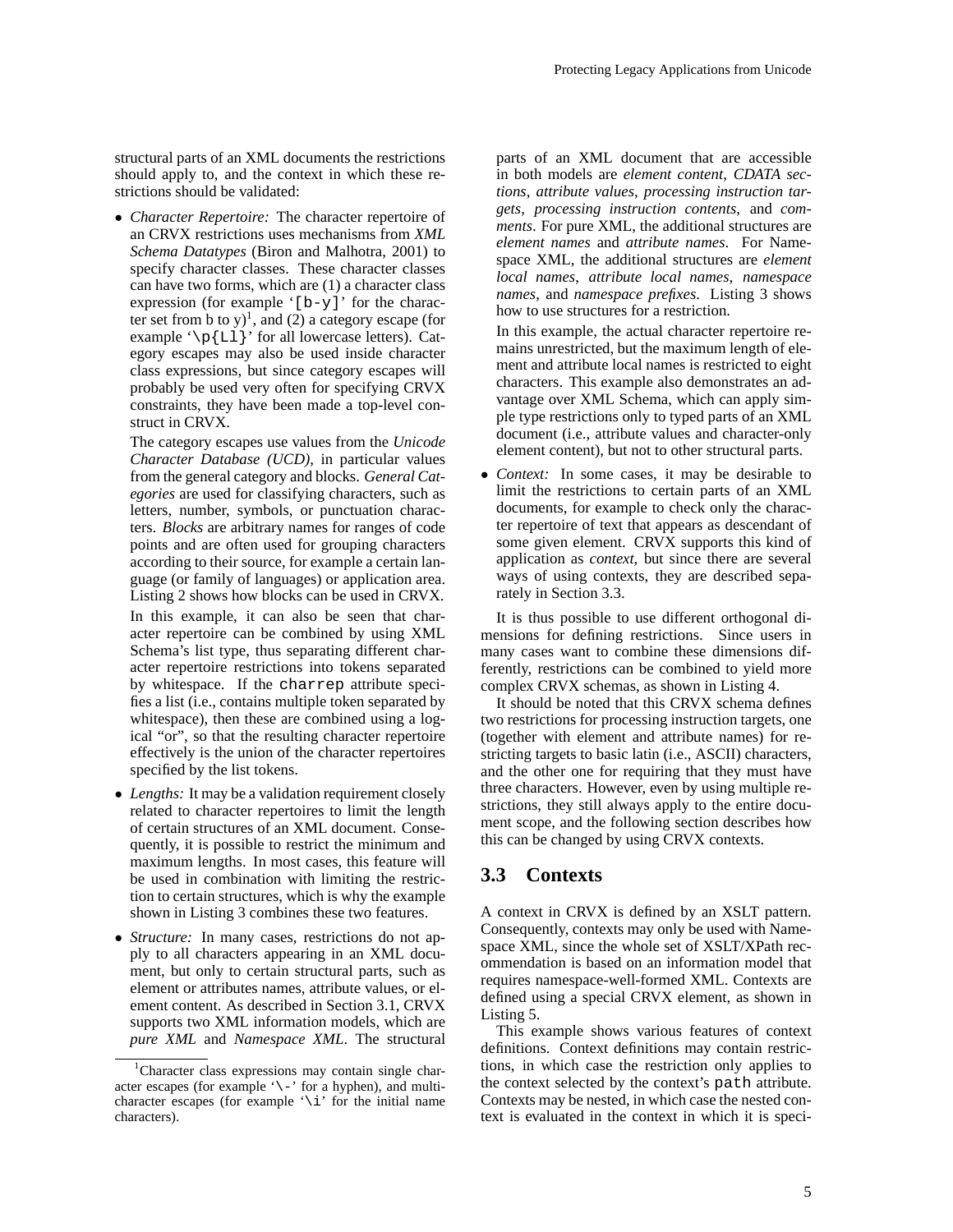fied. To make contexts reusable, they may also carry a name attribute, which can then be referenced from restrictions or contexts with a within attribute, thus allowing context hierarchies to be directed acyclic graphs instead of trees.

Since contexts are based on Namespace XML and use XSLT patterns which include element and/or attribute names, they may also use namespaces. Namespaces are declared using a special element, which is described in the following section.

### **3.4 Namespace Declarations**

Namespace declarations are specified using a special CRVX element. They may only appear as direct children of the crvx element. All namespace prefixes used in path attributes of context elements must be declared using a special namespace element (i.e., it is not sufficient or required that they are declared as namespaces in the CRVX schema document). Listing 6 shows how a namespace is declared and used in CRVX.

### **4 CRVX Implementation**

CRVX is a rather simple schema language, and its main advantage over performing character repertoire validation within program code is that it is declarative. This means that an CRVX author only specifies what should be checked for, but not how it should be done. The actual validation is the task of an CRVX implementation. Similarly to Schematron, a CRVX implementation can be programmed rather easily by transforming a CRVX schema into an XSLT stylesheet. This approach is described in Section 4.1. However, the XSLT-based approach has some disadvantages, such as performance issues and the inability to deal with non-namespace-compliant XML. Thus, alternative implementations could be based on existing XML parsers, and this second approach is described in Section 4.2

### **4.1 Based on XSLT**

CRVX uses XML as its notation and thus can be processed using XSLT. It is thus possible to write an implementation of CRVX that uses XSLT as a tools to transform an CRVX schema into an XSLT stylesheet, and then uses this stylesheet to perform CRVX validation. Such an implementation is described in the CRVX specification (Wilde, 2003a). The advantage of this approach is that it does not require any special software, the only thing that is required is an XSLT processor. The disadvantages are that a XSLT 2.0 (Kay, 2003) processor is required, because only XSLT 2.0 supports the regular expression matching that is required to perform CRVX validation.<sup>2</sup> Other disadvantages are that due to the information model of XSLT 2.0, there

- is no way to process non-namespace-compliant XML documents with an CRVX implementation based on XSLT, and
- it is impossible to support the structural part of CDATA sections, because XSLT's information model does not support CDATA sections.

Given these limitations, an XSLT-based implementation of CRVX is rather simple. Contexts can be implemented using template rules and nested contexts can be implemented using looping. The restrictions themselves can be implemented using regular expression matching, with lengths being mapped to XML Schema regular expression quantifiers. The different structural parts can be accessed using *XQuery 1.0 and XPath 2.0 Functions and Operators* (Malhotra et al., 2003), which provides functions such as local-name() for evaluating the local name of an element or attribute.

# **4.2 Based on XML Processor**

While an XSLT-based implementation is sufficient for applications that can live with the rather poor performance of an XSLT stylesheet and the limitations that are caused by the underlying XSLT, more efficient and feature-complete CRVX implementations will need to use another foundation. Most likely, an XML processor will be used. Popular interfaces for writing software based on XML processors are the *Document Object Model (DOM)* and the *Simple API for XML (SAX)*. The *DOM3 XPath Module* (Whitmer, 2003) would make it rather easy to implement contexts, while SAX does not support this kind of functionality and thus would require more programming effort to implement contexts.

### **5 Further Work**

CRVX has been designed as a small schema language and as a starting point. It is useful for basic validation tasks for character repertoires, but is also limited in a number of ways. The following points have been identified as possible extensions of CRVX:

• *Treatment of Nested Restrictions:* Currently, nested restrictions are treated as a logical union, so that the restrictions of a nested part of an XML document

 $2$ It should be noted that XSLT 2.0 is in working draft status and thus may still change. Also, there are only few implementations, which also may change.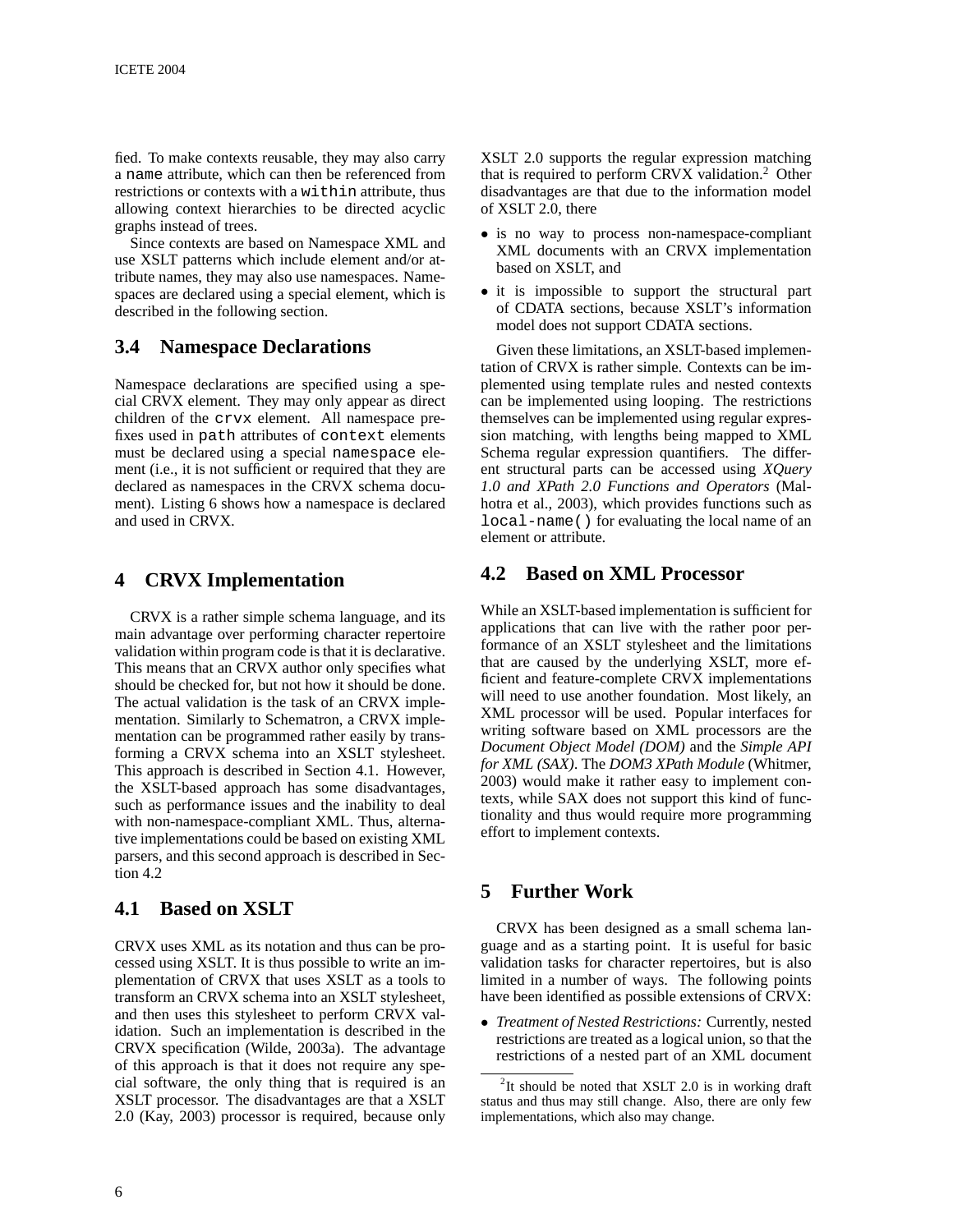are the union of all restrictions applying nodes further up the XML document tree structure. This implicit way of joining nested restrictions could be made explicit and variable, for example allowing overwriting of restrictions.

- *Character Reference Restrictions:* Characters in XML may appear literally or as character reference. Most XML information models do not distinguish between these two forms and pass the character to the application. However, it may be required to disallow the use of character references or, on the contrary, force characters from certain character ranges to appear as character references only.
- *XPath 2.0:* The XPath expression supports in CRVX currently are based on XPath 1.0. XPath 2.0 defines a more powerful language for addressing parts of an XML document (which may include type information, if the type information for a document can be inferred from some schema).
- *Character Normalization:* Unicode defines canonical and compatibility equivalences between characters or sequences of characters. For processing purposes, it can be useful to normalize a document. XML (including the emerging XML 1.1 (Bray et al., 2004b)) does not require character normalization, so that normalization checks are necessary for all documents which are not certified as being in normalized form (Dürst et al., 2003).

While these improvements are targeting CRVX, the surrounding infrastructure also need to evolve, before visions such as distributed and transparent validation in a Web Services network can be implemented in an easy way. In particular, the ideas of validation and SOAP intermediaries need to be merged to yield validating intermediaries, ideally configurable in a fully declarative way.

#### **6 Conclusions**

Web Services and the deployment of existing services through Web Service interfaces still are young disciplines. The schema language and the architectural approach to Web Service networks presented in this papers are contributions which hopefully help to increase the success of Web Service technologies. The major hurdle for Web Service deployment today is security, and if the Web Service standards evolve to a point where using an encrypting SOAP intermediary is as easy and natural as setting up a VPN, then Web Services will become a commodity as computer networks are today.

#### **7 Acknowledgements**

I would like to thank Diederik Gerth van Wijk and Martin Bryan for their comments regarding CRVX and possible improvements.

#### **REFERENCES**

- Biron, P. V. and Malhotra, A. (2001). XML Schema Part 2: Datatypes. World Wide Web Consortium, Recommendation REC-xmlschema-2-20010502.
- Booth, D., Haas, H., McCabe, F., Newcomer, E., Champion, M., Ferris, C., and Orchard, D. (2004). Web Services Architecture. World Wide Web Consortium, Note NOTE-ws-arch-20040211.
- Bray, T., Hollander, D., Layman, A., and Tobin, R. (2004a). Namespaces in XML 1.1. World Wide Web Consortium, Recommendation REC-xml-names11- 20040204.
- Bray, T., Paoli, J., Sperberg-McQueen, C. M., and Maler, E. (2000). Extensible Markup Language (XML) 1.0 (Second Edition). World Wide Web Consortium, Recommendation REC-xml-20001006.
- Bray, T., Paoli, J., Sperberg-McQueen, C. M., Maler, E., Yergeau, F., and Cowan, J. (2004b). XML 1.1. World Wide Web Consortium, Recommendation REC-xml11-20040204.
- Clark, J. and DeRose, S. J. (1999). XML Path Language (XPath) Version 1.0. World Wide Web Consortium, Recommendation REC-xpath-19991116.
- Cowan, J. and Tobin, R. (2001). XML Information Set. World Wide Web Consortium, Recommendation REC-xml-infoset-20011024.
- Dürst, M. J., Yergeau, F., Ishida, R., Wolf, M., and Texin, T. (2003). Character Model for the World Wide Web 1.0. World Wide Web Consortium, Working Draft WD-charmod-20030822.
- Fallside, D. C. (2001). XML Schema Part 0: Primer. World Wide Web Consortium, Recommendation REC-xmlschema-0-20010502.
- Fernández, M. F., Malhotra, A., Marsh, J., Nagy, M., and Walsh, N. (2003). XQuery 1.0 and XPath 2.0 Data Model. World Wide Web Consortium, Working Draft WD-xpath-datamodel-20031112.
- Gudgin, M., Hadley, M., Mendelsohn, N., Moreau, J.- J., and Frystyk Nielsen, H. (2003). SOAP Version 1.2 Part 1: Messaging Framework. World Wide Web Consortium, Recommendation REC-soap12 part1-20030624.
- Jeckle, M. and Wilde, E. (2004). Identical Principles, Higher Layers — Modeling Web Services as Protocol Stack. In *Proceedings of XML Europe 2004*, Amsterdam, Netherlands.
- Kay, M. (2003). XSL Transformations (XSLT) Version 2.0. World Wide Web Consortium, Working Draft WDxslt20-20031112.